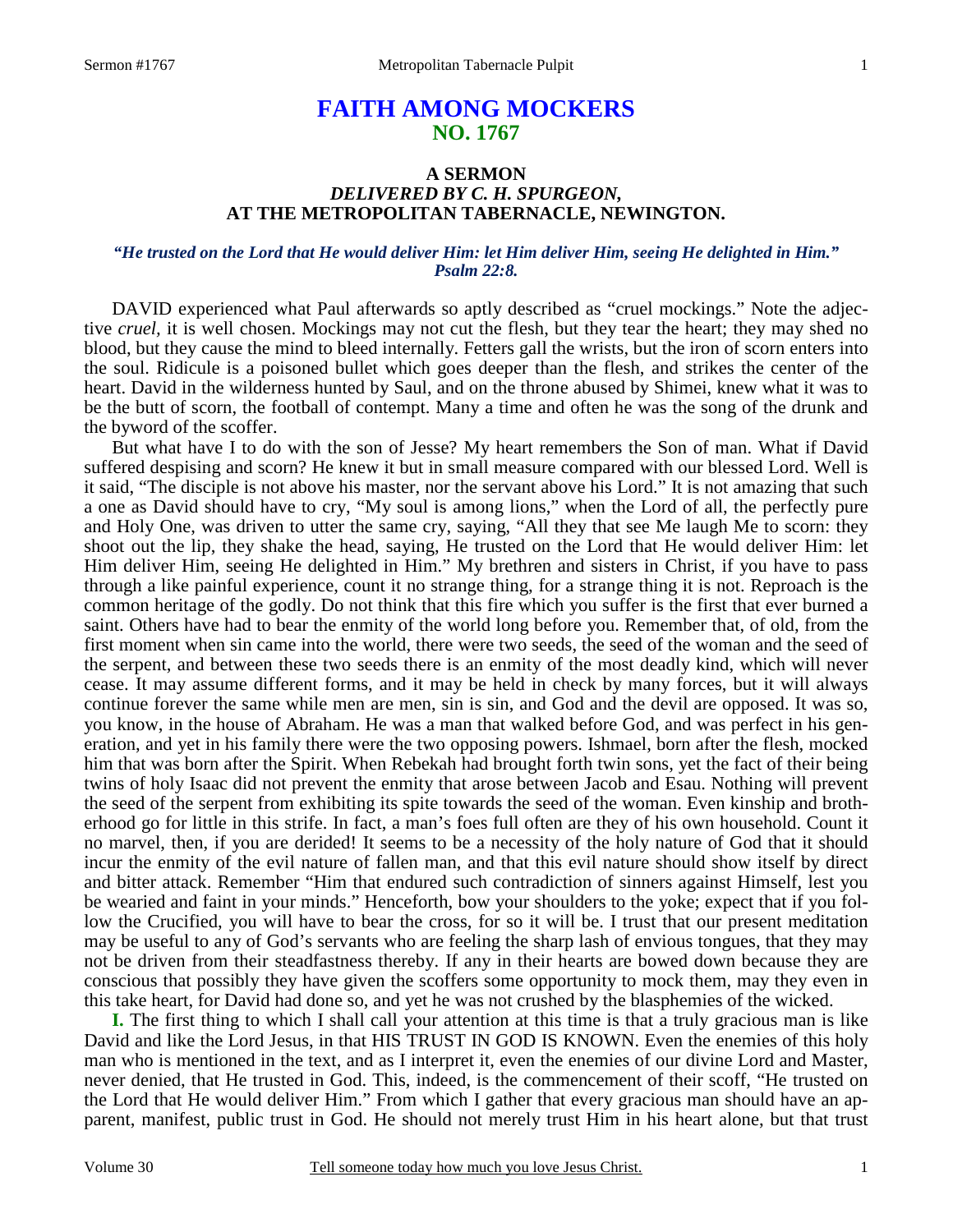should so enter into his entire nature that he does not conceal it nor think of concealing it. He should be so open in the avowal of his confidence that his enemies, before whom he is naturally restrained and on his guard, nevertheless are able to spy out this precious thing within him, and are forced to bear their witness, though it is mockingly and jestingly, that "He trusted on the Lord." Such a testimony is all the more valuable as coming from an enemy. You know our character is not likely to be drawn too prettily by those who hate us, the utmost will be sure to be said against us, but if even our enemies say of us, "He trusted on the Lord," we may be very thankful that we have so lived as to extort this testimony from their lips.

 What, then, ought a child of God to do in order to show that he really does trust in the Lord? How did Jesus do this? Well, I think that in our Lord's case it was *His wonderful calmness* which compelled everybody to see that "He trusted on the Lord." You never find Him in a flurry. He is never worried or confused. He is beset behind and before with men who try to catch Him, but He is as self-possessed as if He spoke among friends. He does not appear to be the least upon His guard, and yet instead of their catching Him, before long He either catches them, or else they retire saying, "Never man spoke like this Man." He was always cool, peaceful, ready, self-composed. You notice His inward quietude not only when enemies are round about Him, but when He is surrounded by a great mob of people all hungry, starving, famishing, He breaks the bread and multiplies it, but not before He has made them all sit down on the green grass by hundreds and by fifties. He will have them in companies, arranged in ranks, for convenient distribution, and when they are all placed in order, as if it had been a well-marshaled royal entertainment, then it is that He takes the bread, and looking up to heaven, with all deliberation asks a blessing, and breaks and gives the food to the disciples. The disciples make no scramble of it, it is an orderly festival, and the thousands are all fed in due time, in majestic decorum, for Christ was calm, and therefore master of the situation. He never looks as if He had fallen into difficulties, and then adopted expedients to get out of them, but His whole life is pre-arranged and ordered in the most prudent and peaceful manner. Nothing upon this earth, although He was so reduced that He had nowhere to lay His head, although He was sometimes so weary that He sat down upon a well to rest, could put Him out of the way, or disarrange His perfect collectedness. He was always ready for every emergency. In fact, nothing was an emergency to Him. What a beautiful picture that is of Christ on board ship in a storm. While they that are with Him are afraid that they will go down, that the wind will blow them into the water, or blow the water over them, so that they will certainly be drowned, what is He doing? Why, He is asleep. Not because He forgot them—no, but because He knew that the vessel was in the great Father's hands. It was His time for sleep. He was weary and needed rest, and so He carried out that which was the nearest duty and in all peacefulness laid His head on a pillow, and slumbered. His sleep ought to have made them feel at ease. Whenever the captain can afford to go to sleep, the passengers may go to sleep too. Depend upon it; He that manages everything would not have gone to bed if He had not felt that it was all right in the hands of the Highest, who at any moment could stop the raging storm. I wish we could be similarly restful, for then even our enemies would say of us, "He trusted on the Lord." I wish we could have that steadfast, imperturbable frame of mind, in which our Lord untied the knots with which His foes would have bound Him, for then our assailants would marvel at our quiet confidence. Jesus knew no hurry, but calmly and deliberately met each matter as it came, and grandly kept Himself free from all entanglement; oh, for the holy quiet which would prevent our going about our business in haste! "He that believes shall not make haste," but do everything as in the infinite leisure of the Eternal, who is never before His time, and is never behind. If we could do that, and did not get so flurried and worried, and tossed about and driven to our wit's end, then our enemies would say with astonishment, "He trusted on the Lord."

 Brethren, this ought also to come out not merely in our calm and quiet manner, but also *by our distinct avowal*. I do not think that any man has a right to be a secret believer in the Lord Jesus Christ at this time. You will tell me that Nicodemus was so, that Joseph of Arimathaea was so, and I answer, "Yes," but therein they are not our exemplars. These weak brethren were forgiven and strengthened, but we may not therefore presume. Times, however, are different now, by the death of Christ the thoughts of many hearts were revealed, and from that day those secret disciples were among the foremost to avow their faith. Nicodemus brought the spices, and Joseph of Arimathaea went in boldly and begged for the body of Jesus. Since that day when Christ was openly revealed upon the cross, the thoughts of other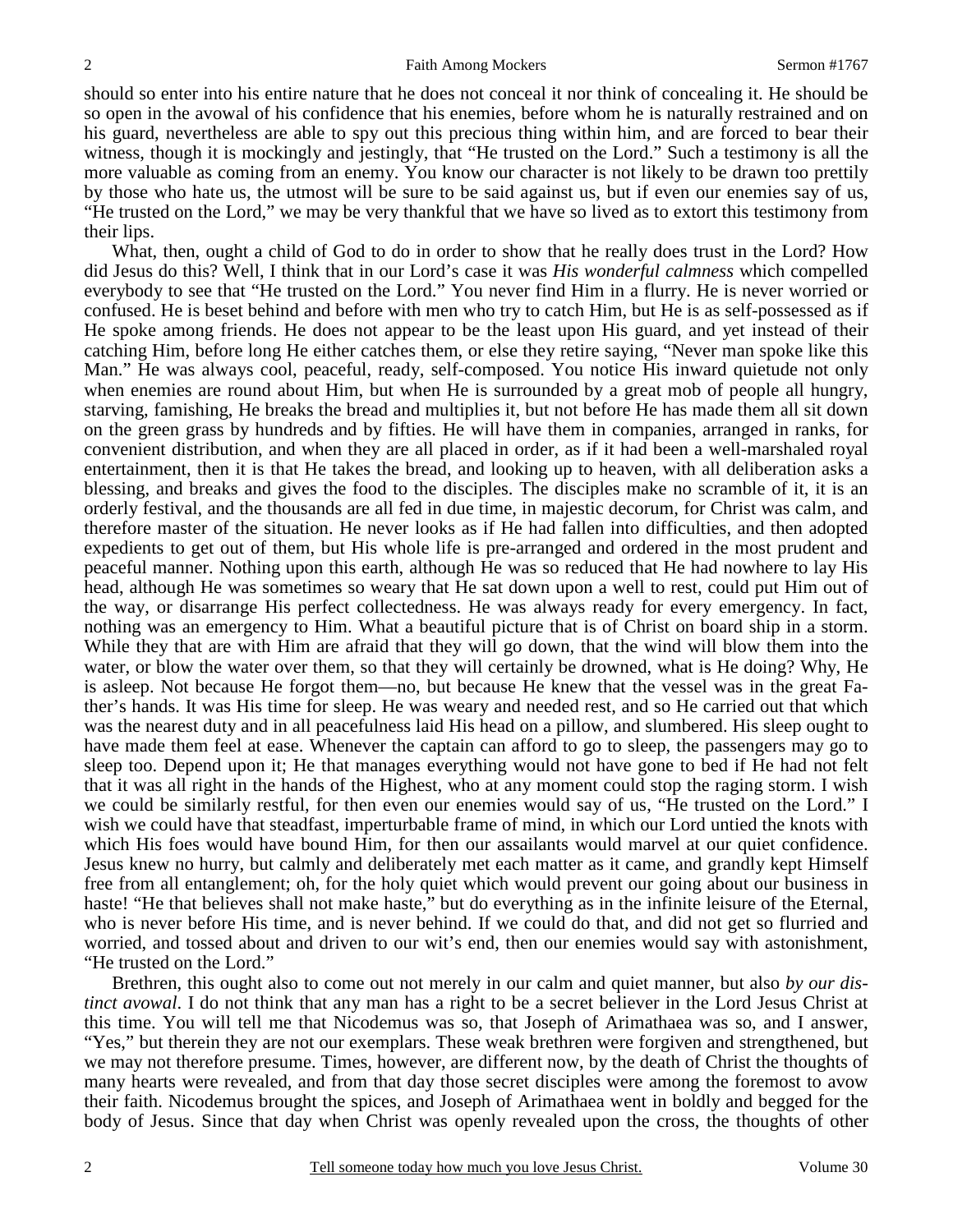men's hearts are revealed too, and it is not now permissible for us to play hide and seek with Christ. No, "He that believes *and is baptized* shall be saved." "He that with his heart believes and *with his mouth makes confession of Him*, shall be saved." The open confession is constantly, in Scripture, joined with the secret faith. The Lord Jesus Christ puts it, "He that denies Me before men, him will I deny," and if you read it, the text sets denying in opposition to confession, so that it really means, "He that does not confess Me before men, him will I not confess when I come in the glory of the Father." Our Lord does not reckon upon leading a body of followers who will always keep behind the hedge, hiding themselves in holes and corners whenever there is anything to be done for His glory, and only running out at mealtimes when there is something to be had for themselves. I know some professors of that sort, but I have very little to say to their credit, they are a cowardly crew. No, no. We ought to distinctly declare that we believe in God, and we should take opportunities, as prudence dictates, of telling our friends and neighbors what our experience has been about trusting in God, telling them of deliverances we have received, of prayers which have been answered, and of many other tokens for good which have come to us as the result of our faith in God. To trust in man is a thing of which we may be ashamed, for we find man to be as a broken reed, or as a spear that pierces us to our heart when we lean on it, but blessed are they that trust in the Lord, for they shall be as trees planted by the rivers of water, they shall bring forth their fruit in their season, and even their leaves shall not wither. God, in whom they trust, will honor their faith, and bless them yet more and more. Let them therefore honor their God, and never hesitate to speak well of His name. So, then, I say first a calm belief, and secondly, an open avowal should cause even our adversaries to know that we have trusted in the Lord.

 And then, I will add to that, that *our general conduct should reveal our faith*. The whole of our life should show that we are men who rejoice in the Lord, for trusting the Lord, as I understand it, is not a thing for Sundays and for places of worship alone, we are to trust in the Lord about everything. If I trust the Lord about my soul I must trust Him about my body, about my wife, about my children, and all my domestic and business affairs. It would have been a terrible thing if the Lord had drawn a black line around our religious life, and had said, "You may trust Me about that, but with household matters I will have nothing to do." We need the whole of life to be within the fence of divine care. The perfect bond of divine love must tie up the whole bundle of our affairs, or the whole will slip away. Faith is a thing for the closet, the parlor, and the counting house, and the farmhouse. It is a light for dark days, and a shade for bright days, you may carry it with you everywhere, and everywhere it shall be your help. Oh, that we did so trust in the Lord that people noticed it as much as they notice our temper, our dress, or our tone. The pity is that too often we go forward helter-skelter, following our own wisdom, whereas we ought to say, "No, I must wait a little while, till I ask counsel of the Lord." It should be seen and known that we are distinctly waiting upon God for guidance. What a stir this would make in some quarters! I wish that without any desire to be Pharisaical, or to display our piety, we nevertheless did unconsciously show the great principle which governs us. Just as one man will say, "Excuse me, I must consult a friend," or, "I must submit the case to my solicitor," so it ought to be habitual with a Christian before he replies to an important matter, to demand a moment wherein he may wait upon God and obtain direction. In any case, I wish that it may be so usual with us to ask guidance from above that it may be noticed as our habit to trust on the Lord.

 Once more, I think this ought to come out most distinctly *in our behavior during times of trouble,* for then it is that our adversaries are most likely to notice it. You, dear sister, have lost a child. Well now, remember that you are a Christian woman, and sorrow not as those that are without hope. Do let the difference be real and true, and do not be ashamed that others might observe it. When your neighbor lost her child it occasioned a quarrel between her and God, but it is not so with you, is it? Will you quarrel with God about your baby? Oh, no, you love Him too well. And you, brother, you are perplexed in business, and you know what a worldling does; if he has nothing more than outward religion, he complains bitterly that God deals harshly with him and he quarrels with God. Or, perhaps, to make things better, he does what he ought not to do in business, and makes them a great deal worse. Many a man has plunged into rash speculations until he has destroyed himself commercially, but you, as a Christian man, must take matters calmly and quietly, it is not yours to speculate, but to confide. Your strength lies in saying—"The Lord gave, and the Lord has taken away; blessed be the name of the Lord." You must not be so eager to be rich that you would put forth your hand to do iniquity in order to seize the golden apples;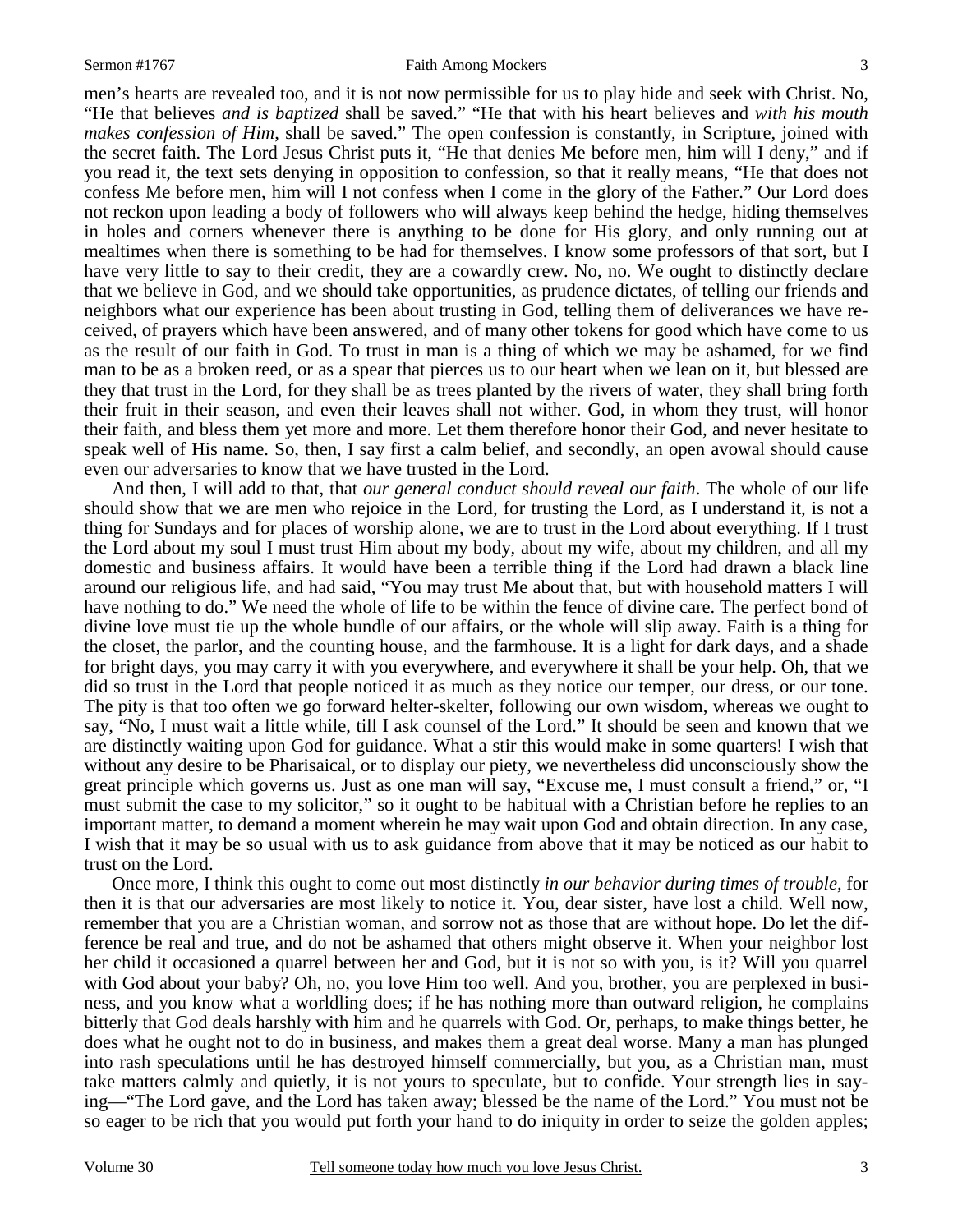that is the reverse of faith. You are now to play the man, and in the power of the Holy Spirit you are now with resignation—with more than that—with a sweet acquiescence in the Divine will—to show men how a Christian can behave himself. I have never admired Addison's words as some have done, who, when he came to die, sent for a lord of his acquaintance and said, "See how a Christian can *die."* There is a little parade about *that,* but I do desire that every Christian should say in his soul, "I will show men how a Christian can *live*. I will let them see what it is to live by faith in the Son of God who loved me, and gave Himself for me. Those who do not believe there is a God shall yet be led to feel there must be a God, because my faith in Him does speed so well, and I obtain such unnumbered blessings as the result of it." I say, most earnestly, that especially in the time of sorrow and bereavement, when other people are sore put to it because they have lost their joy and the light of their house is quenched, it is the believer's duty and privilege by his holy calm of heart, to show his trust in God. If religion cannot help you in trouble, it is not worth having; if the Spirit of God does not sustain you when you lose your dearest friend, you ought to question whether it is the Spirit of God; you ought to ask, "Can this be the Spirit which bore up the martyrs at the stake?" if now that you are passing through these waters, you are carried away by them? If our faith shines out in dark times, even as the stars are seen by night, then is it well with us.

 Oh, that you and I might in all these ways so live, that all who see us should know that we are believers in the Lord Jesus Christ! It would be ridiculous if a man went into society with a label on his coat, *"This man trusts in God,"* and it would be a pretty clear sign that he needed to be thus ticketed. I would have you shun all distinctive phylacteries in matters of religion as too much flavored with the leaven of the Pharisees. But when the possession of godliness proclaims itself, even as a box of precious spikenard tells its own tale, you need not be ashamed of it. Display and ostentation are vicious, but the unrestrained use of influence and example is commendable. In these days when men glory in their unbelief, let us not be bashful with our faith. If, in a free country, men should not persecute an infidel, they certainly ought not to silence a believer. We do not intend to smuggle our religion through the land. It is not contraband, and therefore we shall bear it with us openly in the sight of all men, and let them say if they please, "He trusted on the Lord."

**II.** Secondly, THIS TRUST ON THE PART OF BELIEVING MEN IS NOT UNDERSTOOD BY THE WORLD. "He trusted on the Lord that He would deliver Him." Observe that they restricted the Savior's trust to that point—"He trusted on the Lord *that He would deliver Him."* But now, in the first place, *our faith is not confined to merely receiving from God*. No, brethren, if the Lord does not deliver us we will trust Him. See how firmly Shadrach, Meshach, and Abednego stood to it that they would not bow before the image which Nebuchadnezzar had set up, "Our God whom we serve is able to deliver us from the burning fiery furnace, and He will deliver us out of your hand, O king. But *if not,* be it known unto you O king, that we will not serve your gods, nor worship the golden image which you have set up." There was great faith in that "if not." We must not live and wait upon God with a kind of cupboard love, just as a stray dog might follow a man for bones, but we must speak well of our God even if He scourges us, for therein lies both the truth and the strength of faith. Job has put it—"Shall we receive good at the hand of God, and shall we not receive evil?" "The Lord gave, and the Lord has taken away; blessed be the name of the Lord." Whatever happens to us, if our faith is the work of the Holy Spirit, we shall hold on to our trust in God.

*Neither is our faith limited to what men call deliverance*. It is a misrepresentation when His enemies say, "He trusted on the Lord that He would deliver Him," because though it is the truth, it is not the whole truth. Our blessed Lord continued to trust in the Father though the cup did not pass from Him, and though no legions of angels were sent to deliver Him from Pilate. Though the enemy was permitted to exercise all his malice upon Him, until His blessed body was nailed to the accursed tree, yet the faith of our Divine Lord and Master was not moved from its steadfastness. He trusted in God for something higher than deliverance from death, for He looked beyond the grave and said, "You will not leave My soul in hell, neither will You suffer Your Holy One to see corruption." In all His pains His heart said, "It is the Lord; let Him do what seems good to Him." The blind world cannot understand this. They say, like their father, "Does Job fear God for nothing?" They insinuate that Christian people trust God for what they get out of Him. Now I have often thought that if the devil could have put it the other way, he would have been very rejoiced to do so. Suppose he could have said, "Job serves God for nothing," then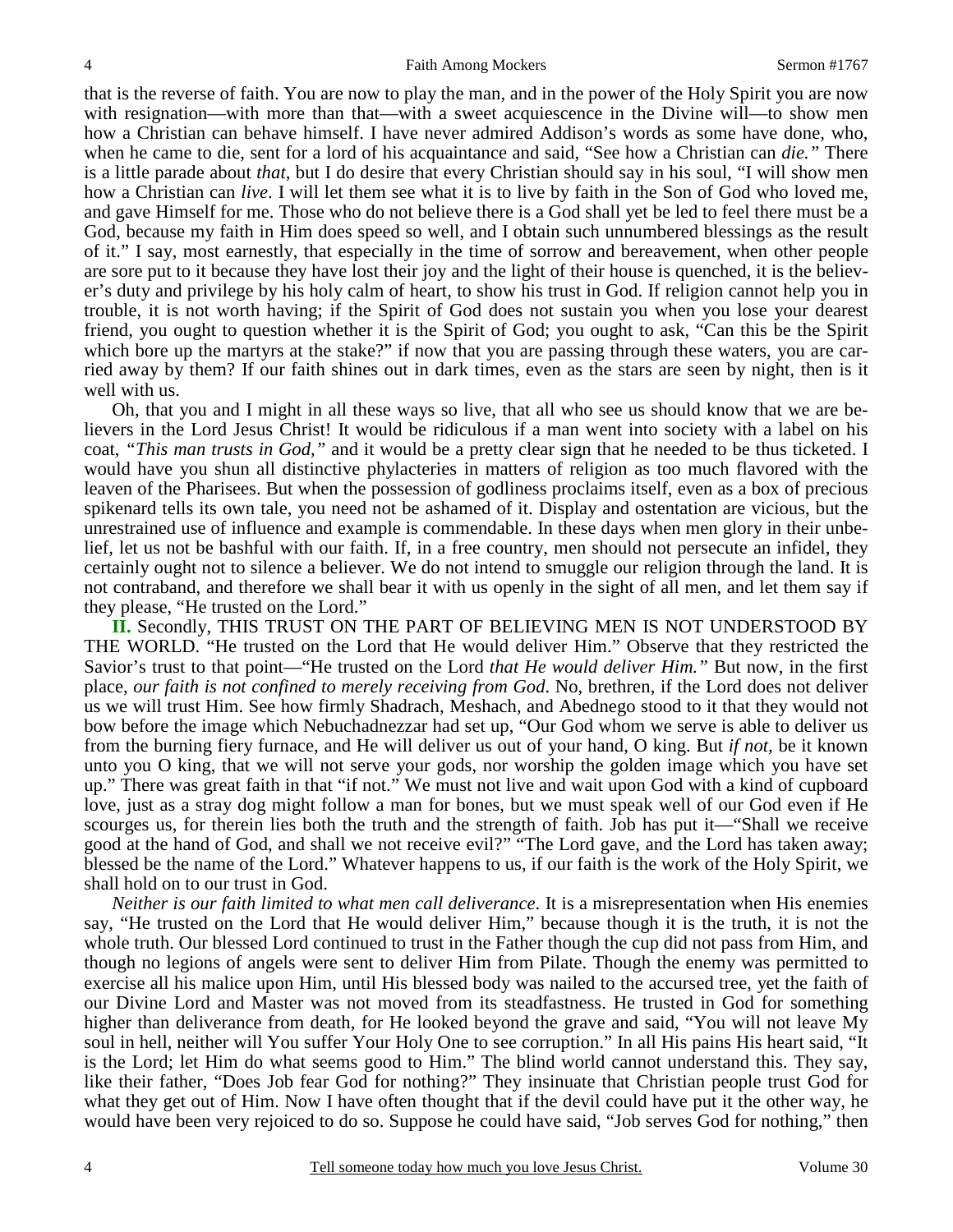#### Sermon #1767 **Faith Among Mockers** 5

the ungodly world would have shouted, "We told you so. God is a bad Paymaster. His servants may serve Him as perfectly as Job, but He never gives them any reward." Happily, the accuser's grumble is of quite the opposite kind. Neither one way nor another is there any pleasing the devil and it is not a thing we desire to do. Let him put it as he likes. We serve God and we have our reward, but if the Lord does not choose to give us exactly what we look for, we will still trust in Him, for it is our delight. It is a misrepresentation to say of a believer that "He trusted on the Lord *that He would deliver him,"* if he is supposed to trust for no other reason.

 And dear friends *our faith is not tied to time*. That is the mistake of the statement in the text. They said, "He trusted on the Lord that He would deliver Him"—as much as to say, "If God does not deliver Him *now* His trust will have been a folly, and God will not have answered to His confidence." But it is not so. Brethren, if we are in the fire tonight, and we are trusting in God, our faith does not mean that we expect to come forth from the furnace at this very hour. No, we may not come out tonight, or tomorrow, or next month, it may be not for years. We do not tie God down to conditions, and expect Him to do this and that, and then if He does not in His wisdom see fit to do it, threaten that we will trust Him no more. The very worst we could do would be to make the Eternal God a slave to time, as though He must do everything at our bidding, and measure His divine movements by the ticking of a clock. The Lord did deliver His Son Jesus Christ, but He suffered Him to die first, He was put into the grave before He was lifted up from the power of death, and if it had not been that He died and lay in the tomb, He could not have had that splendid deliverance which His Father did vouchsafe Him when He raised Him again from the dead. Had He not yielded to death there could have been no resurrection for Him or for us. So, beloved, it may be God has not accomplished His purpose with you yet, nor has He quite prepared you for the height of blessing to which He has ordained you. Receive what He is going to give you, and gratefully take the painful preliminaries. High palaces must have deep foundations, and it takes a long time to excavate a human soul so deep that God can build a gorgeous palace of grace therein. If it is a mere cottage that the Lord is to build in you, you may escape with small troubles, but if He is going to make you a palace to glorify Himself with, then you may expect to have long trials. Coarse pottery needs not the laborious processes which must be endured by superior vessels. Iron which is to become a sword for a hero must know more of the fire than the metal which lies upon the road as a rail. Your eminence in grace can only come by affliction. Will you not have trust in God if severe trials are ordained for you? Yes, of course you will! The Holy Spirit will be the all-sufficient helper of your infirmities. I say it is misrepresentation if we limit the Holy One of Israel to any form for our deliverance, or to any time for our deliverance. Let not the Lord of love be treated like a child at school, as if He could be taught anything by us!

 So, also, *our faith must not judge at all by present circumstances*. The ungodly world judges that God has not delivered us because we are now in trouble, and are at present distressed by it. Oh, how wrongly the world judged Christ when it judged Him by His condition! Covered with bloody sweat and groaning out His soul to God beneath the olives at midnight—why, they that passed by who did not know Him must have judged Him to be a man accursed of God. "See," they would have said, "we never heard of a man that sweats blood before—sweat blood in prayer, and yet listen to His groaning, He is not heard by God, for evidently the cup does not pass from Him." If any man had looked at our Lord Jesus when He was on the cross and had heard Him cry, "My God, My God, why have You forsaken Me?" they would have certainly concluded that He was the most ungracious and undeserving of men, for had He been a saint, surely, they say, "God would not have forsaken Him." Yes, but you see they only saw a little of our blessed Master's career, they only looked upon a span of His existence. What a grievous error it was to have estimated His life by His brief passion, knowing nothing of its grand intent! See Him now while harps unnumbered sound His praises and all heaven rejoices to behold His glory, and the Father looks upon Him with ineffable delight! This is the same Jesus who was crucified! What do you think of Him now? You must not measure a man by a little bit of his life, nor even by the whole of his earthly career, for it is nothing compared with the hidden future of his life in eternity. These men measured David's faith, and measure our faith by what they see of us on one day. We are sick, we are sorry, we are poor, we are troubled, and then they say, "We told you so! This faith of theirs is not worth having, or else they would not fare so roughly or be found in so much heaviness." Faith and feeling are in contrast. Outward circumstances must never be made the tests of the value of pious trust in our God.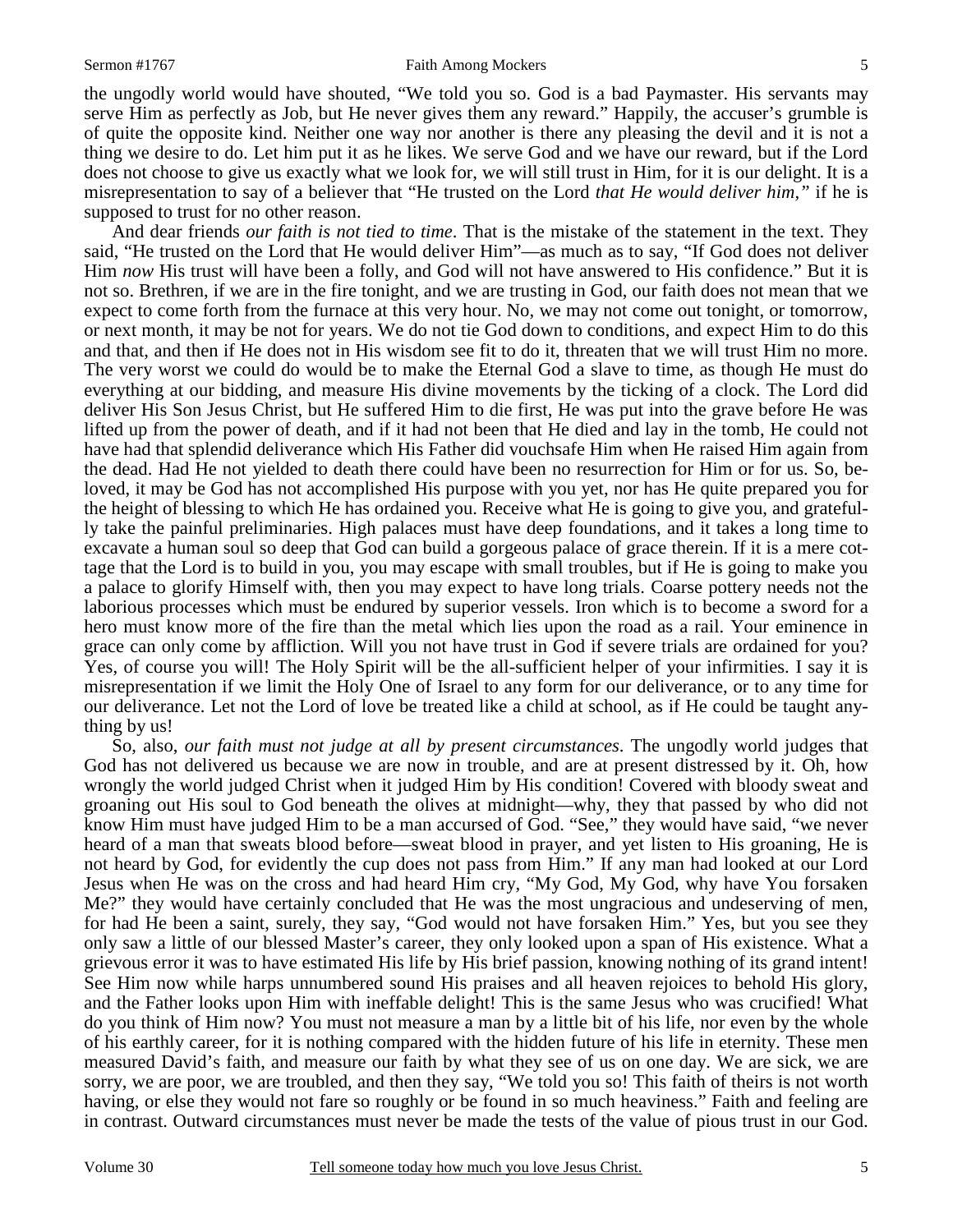We must not judge God by His dealings with us nor judge ourselves by them, but let us still hold on to this pure, simple faith that the Lord is good to Israel. Let us love the Lord for a whole eternity of His love, and then for everything, for every turn of His hand, for every frown and stroke and rebuke, for He is good in everything, unalterably good. If with this faith of ours we are praying and pleading and God does not answer us, does not help us, but leaves us in the dark, yet still let not our trust waver. If any man walks in darkness and sees no light, let him trust and trust on until the light shall come.

 So, then, we have just touched upon two points—that a true man's faith is soon made known, but that, though it is known, it is usually misunderstood. We live among blind men, let us not be angry because they cannot see.

**III.** Thirdly, THIS TRUE FAITH WILL, IN ALL PROBABILITY, BE MOCKED AT SOME TIME OR OTHER. It is a great honor to a man to trust in God, and so to have his name written upon the Arch of Triumph which Paul has erected in the eleventh chapter of Hebrews, where you see name after name of the heroes who served God by faith. It is a glorious thing to mingle our bones with those who are buried in that mausoleum which bears this epitaph, "These all died in faith." It is an honorable thing to be a believer in God, but there are some who think the very reverse, and these begin to scoff at the believer. Sometimes *they scoff at faith itself.* They count faith itself to be a folly of weak minds. Or else they insult over one particular Christian's faith. "Oh," they say, *"he* professes to trust in God. This man talks after this mad fashion! Why, he is a working man like other people—works in a shop along with me. What has he to do with trusting God any more than I have? He is conceited and fanatical." Or in other circles they cry, "This is a man of business, he keeps a shop, and I dare say he knows as much of the tricks of the trade as we do, and yet he talks about trusting in God. No doubt He pretends to this faith to win religious customers." Sometimes the mockery comes from one of your family, for faith's foes live in the same house with her. The husband has been known to say to his wife, "Ridiculous nonsense; your trusting in God!" Yes, and parents have said the same to holy children, and alas, children have grown up to speak in the same fashion to their parents to the wounding of their hearts. As if faith in God were a thing that could be scoffed at, instead of being the most wise, and proper, and rational thing under heaven, faith in God is a thing to be reverenced rather than reviled. True religion is sanctified common sense. It is the most commonsense thing in the world to put your trust in One that cannot lie. If I trust myself, or trust my fellow man, I am thought to be in the first case self-reliant, and in the second case I am judged to have a charitable disposition, yet in either case I shall, sooner or later, prove my folly. But if I trust God, who, can bring a reason against my confidence? What is there to be ridiculed in a man trusting his Maker? Can HE fail that created the blue heavens; that settled the foundations of the earth and poured out the waters of the great sea? Can the Almighty retract His promise because He is unable to fulfill it? Can He break His word because circumstances master Him and prevent His performance of it? "Trust you in the Lord forever: for in the Lord Jehovah is everlasting strength." The day shall come when it will be known by all intelligent beings that unbelief of God is folly, but that faith in the Eternal is essential wisdom. God give us more faith in Himself. No doubt we may expect to have all the more of the laughter of the ungodly, who will make a spectacle of us for our faith, but what of that? We can bear mockery and much more for His sake that died for us.

 And then *men scoff at the very idea of divine interposition*. They judge the Lord's deliverance to be the main point of our faith. "He trusted God that He would deliver Him." "Look," they say, "he fancies that God will deliver *him,* as if the Creator had not something else to do besides looking after *him,* poor miserable creature that he is! He is nothing to God—a mere speck—the insect of an hour, and yet he trusts in God to interfere on his behalf." The philosophers laugh whenever you speak of divine interposition, and count that we must be in the last stage of lunacy to expect anything of the kind. They believe in laws, they say—irreversible, immutable laws, that grind on, like the great cogs of a machine which, when once they are set in motion, tear everything to pieces that comes in their way. They do not believe that God fulfils promises, or answers prayers, or delivers His people. Their God is a dead force, without mind, or thought, or love, or care. He who in nature acts according to law is yet believed to have no power to carry out His own word, which must always be law to a truthful being. Why, some of us are as sure that God has interposed for us as if He had rent the heavens and thrust forth His right hand visibly before the eyes of all beholders. The wise ones laugh at us for this, but we are not abashed, rather do we reply, "Laugh if you like, and as long as you like; but we daily receive unnumbered blessings from God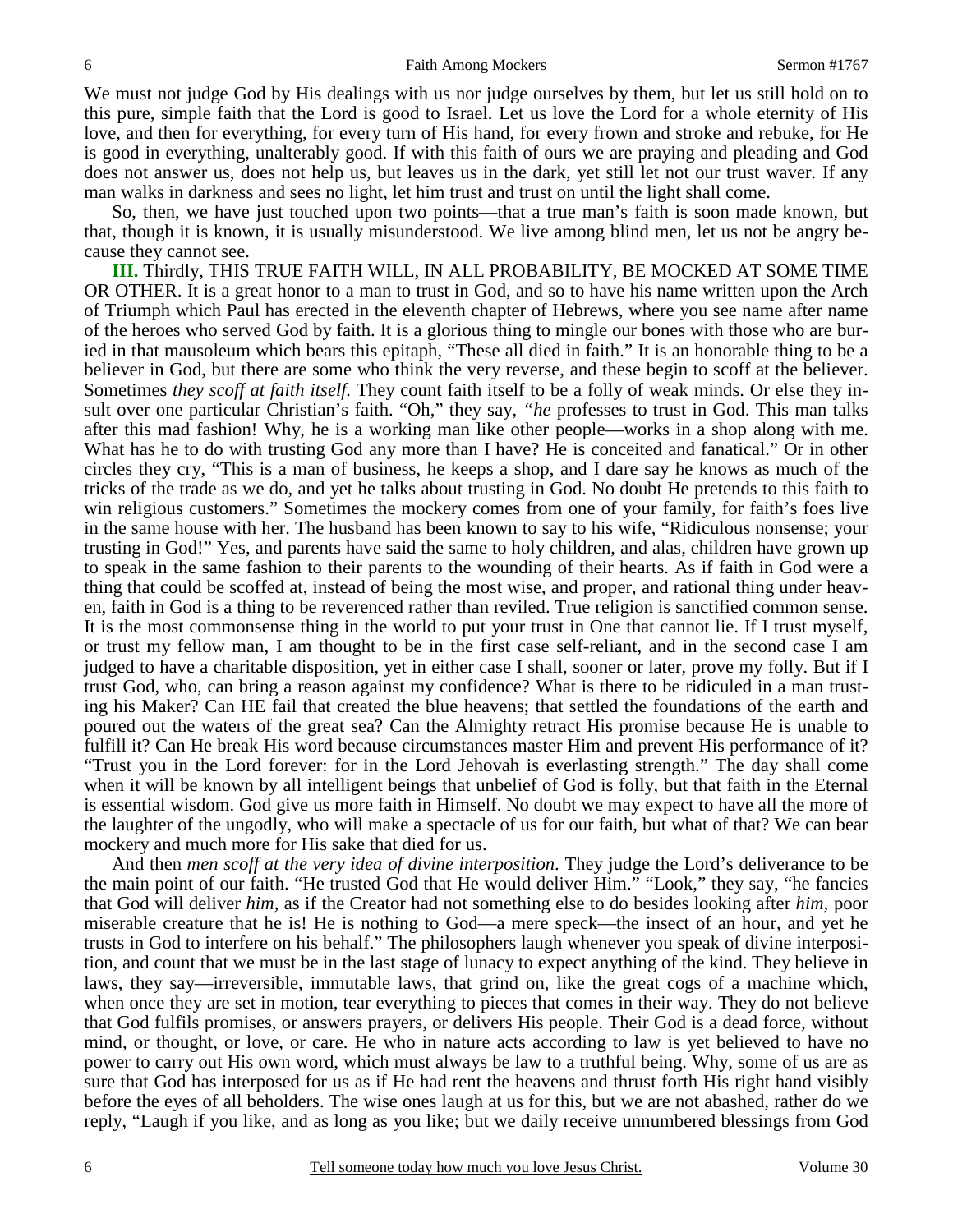in answer to our cries, and your laughter no more affects us than the noise of the dogs by the Nile disturbs the flow of the river. We shall believe for all your merriment, and if it pleases you to go on with your laughter we also will go on with our faith." The object of the ungodly man's scorn is the idea that God should ever interfere to help His people in human affairs, but you stand to it, O true believers, for He does still show Himself strong on the behalf of them that trust in Him. Let them say, and laugh at you as they say it, "He trusted on the Lord that He would deliver him," but let none of these things move you.

 Further, we have known this mockery to extend to *all kinds of faith in the divine love*. "Let Him deliver Him," they say, "seeing that He delighted in Him." Perhaps you have unwisely told out the tale of God's special love to those who are now making fun of you, you have cast your pearls before swine, and they turn again to rend you. They say, "This man says God loves him above others, that He chose him before the world began, that He redeemed him from among men with the blood of Christ, that he has called him by His Holy Spirit, that He has admitted him into His secrets and made him His child," and then they laugh right lustily, as if it were a rare jest. How the world rages against electing love! It cannot endure any specialty in grace. The idea that one man should be more beloved of heaven than another, it rejects as horrible. The heathen could not understand a certain brave saint because he called himself Theophorus, or "God-bearer," but he stuck to it that he was so, and this made his foes the more wrathful. God dwelt in him, he said, and he would not give up his happy belief, therefore they ceased not to mock. It was a carrying out of our text, "Let Him deliver him, seeing He delights in him." Well, well, we can afford to bear these mockings, for if we are beloved by a king it will not much matter if we are sneered at by His subjects; if we are beloved by God it is a small concern though all men should make us the subject of their jest.

 Ungodly men are exceedingly apt to find *amusement in the trials involved in the life and walk of faith*. Their cry of "Let Him deliver Him" implies that their victim was in serious difficulty from which he could not extricate himself. This is no novelty to the believer, but it makes rare fun for the ungodly. What is the good of faith if the believer suffers like others, and endures the same pains, and losses, and diseases as others? So the men of the world argue. They would be believers too if it would bring them a fortune, or a handsome salary, or at least a loaded table and a full cup. But when they see a saint on the dunghill with Job or in the pit with Joseph or in the dungeon with Jeremiah, or among the dogs with Lazarus, they sneer and cry, "Is this the reward of piety? Is this the recompense of godliness?" They like to spy us out in our time of trouble and taunt us with our confidence in God, and alas, there is so much unbelief in us that we are all too prone in such seasons to question the justice and faithfulness of the Lord, and to say with David, "Verily I have cleansed my heart in vain, and washed my hands in innocence." It seems hard for us to be mocked by the base ones of the earth, to become the song and the byword of the ungodly, yet this has happened to the excellent of the earth and will happen yet again. Set your account that this is a part of the covenanted heritage, and accept it with joy for Christ's sake.

**IV.** Now, I must close with this point (though there is much more to be said), THE TIME SHALL COME WHEN THE FAITH OF THE MAN WHO HAS TRUSTED IN GOD SHALL BE ABUN-DANTLY JUSTIFIED. I think it is no small thing to have *the ungodly bearing witness* that "He trusted in God that He would deliver Him." I have known what it is to be exceedingly grateful to ungodly men for helping me to believe that I am truly a child of God. Somebody, years ago, uttered an atrocious lie against me—an abominable slander. I was very low and heavy of spirit at the time, but when I read it I clapped my hands for joy, for I felt, "Now I have one of the marks and seals of a child of God, for it is written, 'Blessed are you, when men shall revile you, and persecute you, and shall say all manner of evil against you falsely, for My sake.'" The love of the Lord's brethren and the hatred of the Lord's enemies are two things to be desired. We may gather that we are not of the wicked when they will not endure us in their company, when our very presence irritates them, and they begin to rail and jeer. It has happened to us even as Jesus said, "If you were of the world, the world would love his own: but because you are not of the world, but I have chosen you out of the world, therefore the world hates you." So that there is justification, as it were, of our faith even from the lips of adversaries, and we ought to be thankful for it instead of being downcast about it.

 Another justification awaits us, and in due season it will come. Brethren, the day will come when *God will deliver His people*. You will be brought out of your trouble—it may not be immediately, but it